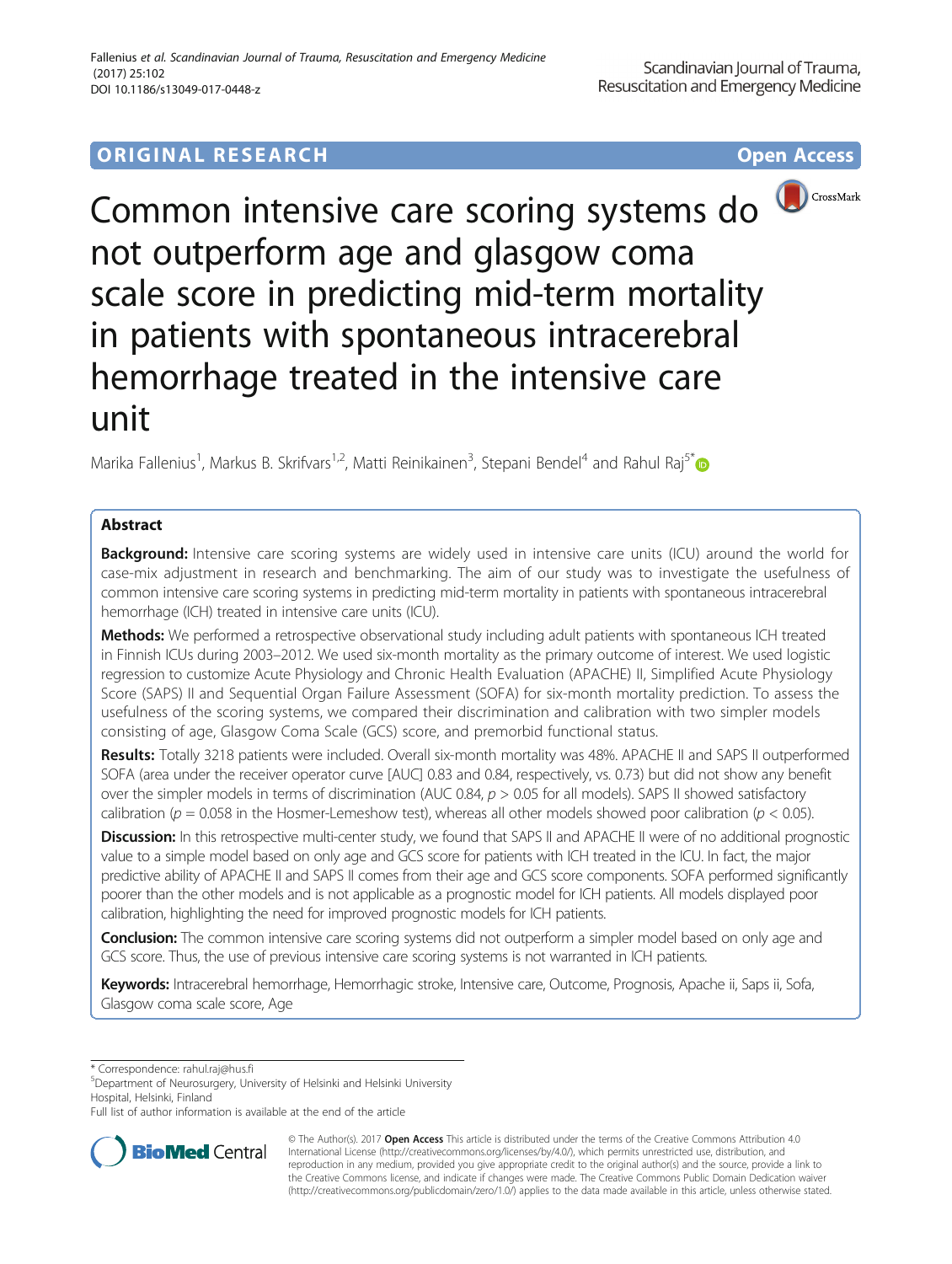## <span id="page-1-0"></span>Background

The mortality of patients with spontaneous intracerebral hemorrhage (ICH) is markedly high. Studies from the U.S. and Europe have shown mortality rates as high as 30–60% one-year after the ICH [\[1](#page-7-0)–[3\]](#page-7-0). Notably, is that mortality after ICH has not decreased recently [[4](#page-7-0), [5](#page-7-0)]. The existing guidelines for the management of spontaneous ICH [[6](#page-7-0)] recommend blood pressure control, reversal of anticoagulation, glucose management, seizure treatment and selective surgery. The guidelines recommend initial treatment and monitoring in an intensive care unit (ICU) or a dedicated stroke unit [\[6](#page-7-0)]. Intensive care is, however, resource-demanding, and many patients face poor outcome. Prognostic models that provide prognostic information may aid in recourse allocation, improve ICH research by providing baseline risk stratification and improve comparison of cohorts in comparative effectiveness research [[7\]](#page-7-0). Although common intensive care severity scores such as the Acute Physiology and Chronic Health Evaluation (APACHE) II [[8](#page-7-0)] and Simplified Acute Physiology Score (SAPS) II [[9\]](#page-7-0) are commonly used for ICU-treated patients, they are both complex and non-specific for ICH patients. Furthermore, although not originally developed as a prediction model, the Sequential Organ Failure Assessment (SOFA) has also been used to predict outcomes of mixed-ICU populations, but has not specifically been tested in ICH patients [[10](#page-7-0), [11\]](#page-7-0). Earlier studies have suggested that both age and level of consciousness are some of the most important prognostic factors in patients with spontaneous ICH [\[12, 13](#page-7-0)]. Only a few small studies have, however, compared these single prognostic factors with more complex prognostic models in ICH outcome prediction.

We conducted this study to investigate the usefulness of common intensive care severity scores (APACHE II, SAPS II and SOFA) in predicting six-month mortality in patients with ICH treated in ICUs. We also investigated whether these scores are of any additional prognostic value compared to the value of simpler models. Based on our earlier study on traumatic brain injury (TBI) [[14](#page-7-0)] we hypothesized that a simple model comprising age, premorbid functional ability, and level of consciousness performs as well as do more complex ICU scoring systems in predicting six-month mortality.

### Methods

## Study population and data collection

We conducted a retrospective observational study using a nationwide multi-center high quality ICU database, the Finnish Intensive Care Consortium (FICC). Ethical approval to conduct the study was obtained from the ethics committee of North Savonia hospital district (Dnro 30.03.2012 §19). The FICC database has been described in detail elsewhere [\[15, 16\]](#page-7-0). In short, the FICC database was established in 1994 to improve the quality of intensive care in Finland. It includes prospectively collected data on mortality and factors that affect prognosis such as co-morbidities and severity of illness from 21 different hospitals all over Finland. Data on physiologic variables is collected and validated from electronic patient monitoring systems and stored automatically. Data on co-morbidities, admission type, discharge status, and diagnoses are entered manually by ICU staff into the electronic database. The database is maintained by Tieto Healthcare & Welfare Ltd. (Helsinki, Finland).

From the database, we collected the APACHE II, SAPS II and SOFA scores. APACHE II and SAPS II are per definition collected during the first 24 h of ICU admission. For comparability, we used SOFA from the first ICU day [\[17\]](#page-7-0). We included adult patients (>18 years) treated for spontaneous ICH in Finnish ICUs between 2003 and 2012. We excluded patients being re-admitted or transferred from another ICU. Furthermore, patients with incomplete data, deficient APACHE II, SAPS II or SOFA data or those who were lost to follow-up were excluded (Fig. 1).

#### Statistical analysis

For the statistical analyses, we used SPSS software for Macintosh, Version 23.0 (Armonk, NY: IBM Corp) and R: A Language Environment for Statistical Computing (R-Foundation for Statistical Computing, Vienna, Austria). We explored differences in baseline

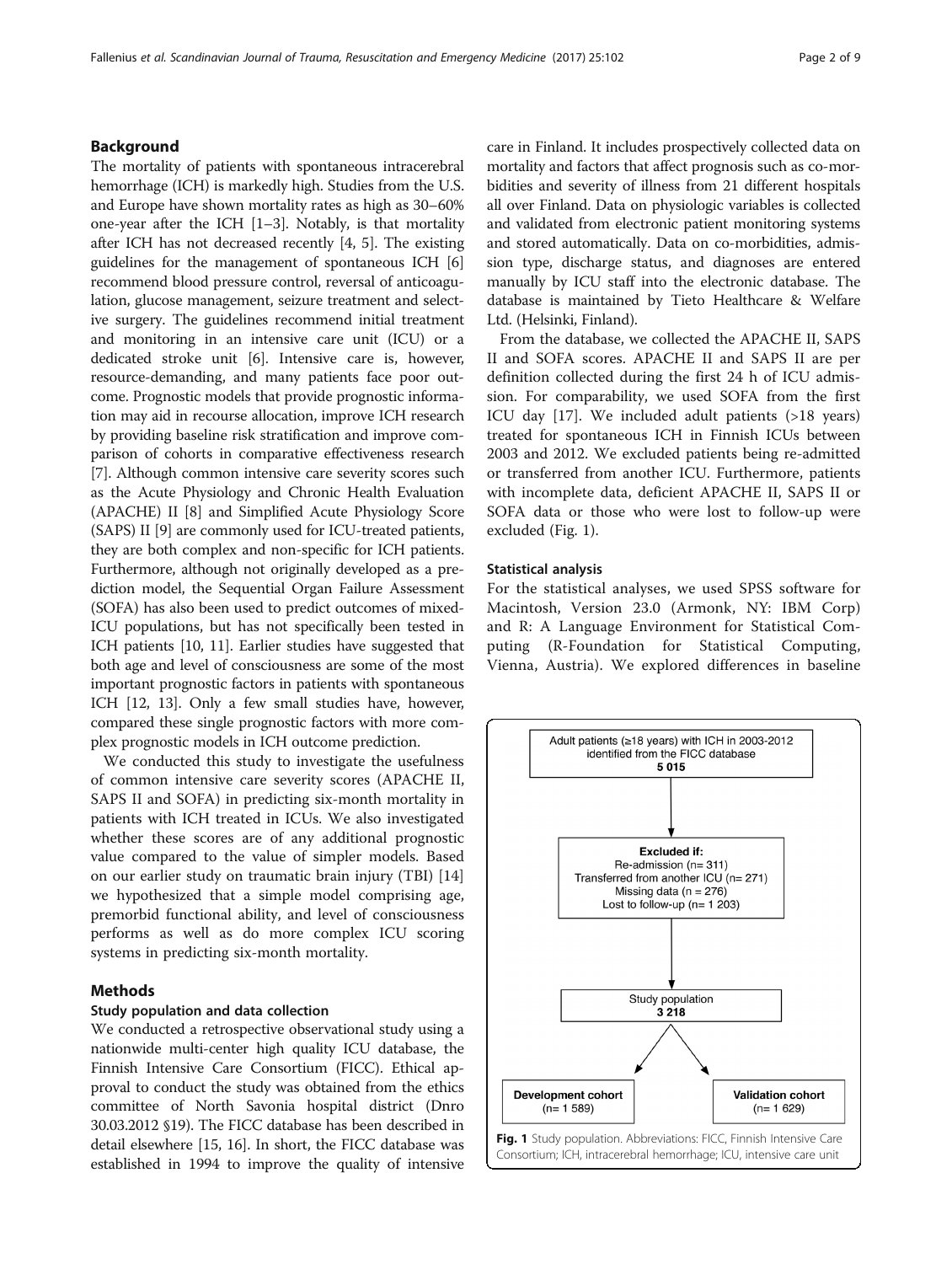characteristics using a  $\chi^2$  test (two-tailed) for categorical data and the Mann-Whitney U-test for continuous skewed data. The categorical data are presented as proportions (%) and continuous data as medians with inter-quartile ranges (IQR). We defined  $p$  values <0.05 as statistically significant.

To be able to provide a more accurate estimate of model performance, we internally validated all prognostic models [\[18](#page-7-0)]. In order to implement this, we applied a split-sample technique were the cohort was divided randomly into two independent parts named development and validation group [[19\]](#page-7-0).

All APACHE II, SAPS II, and SOFA severity scores use in-hospital mortality as endpoint. Yet many intensive care patients with poor prognosis are discharged to other institutions, where some will die during the following months. Therefore, using in-hospital mortality as the primary endpoint may bias the results [\[20](#page-7-0)]. Therefore, we wanted to investigate the adequacy of severity scores in predicting mid-term mortality and, thus, used six-month mortality as the primary outcome of interest. Hence, we used logistic regression analysis, using the logit-transformed original prediction as the independent variable and six-month mortality as the dependent variable, to first-level customize the ICU scores. First-level customization usually only improves calibration in the given data set without affecting discrimination [\[21](#page-7-0)]. We then created two different simpler reference models for comparison. The first one was composed of age and the worst GCS score measured during the first 24 h after ICU admission (reference-1). The second one included premorbid functional status in addition to age and GCS score (reference-2). Premorbid functional status describes the patient's need for assistance in the daily life before hospitalization, and we categorized the patients into being either independent or dependent.

We evaluated the performance of the prognostic models by assessing discrimination and calibration. Discrimination is a measure of the model's ability to distinguish between those patients who do experience the event of interest and those who do not. To measure discriminative ability, we constructed a receiver operator characteristic (ROC) curve and calculated the Area Under the Receiver Operator Curve (AUC). The AUC curve plots the combination of sensitivity and the complement of specificity covering the whole range of probabilities [[22](#page-7-0)]. An AUC of >0.9 indicates excellent discrimination, 0.8–0.9 indicates good discrimination, 0.7–0.8 indicates satisfactory discrimination, 0.6–0.7 indicates poor discrimination, and an AUC of 0.5 indicates that the model does not predict better than mere chance.

Calibration is a measure of the model's ability to generate estimates of risks that are in accordance with the observed outcomes at different classes of risk. To

assess the models' calibration, we used the Hosmer-Lemeshow (H-L) goodness-of-fit test. It examines how well the expected number of deaths are in accordance with the observed number of deaths over deciles of predicted risk. A  $p$ -value >0.05 indicates that the observed mortality does not differ significantly from the predicted and implies good calibration [\[23](#page-7-0)]. Although the H-L test is the most widely used test to measure calibration, it has been criticized for several reasons. First, H-L test plots average risk over deciles, not individual patients. Second, the calibration curve constructed to complement H-L test is not a curve, but a jagged line drawn between points [\[24](#page-7-0)]. Third, it has been criticized for being very sensitive to sample size [[25](#page-7-0)]. For these reasons, we combined H-L goodness-of-fit test with a newer test for calibration, the GiViTI calibration belt [[26, 27\]](#page-7-0). Unlike the calibration curve usually seen with the H-L test, the calibration belt offers both 80% confidence interval (CI; light gray area) and 95% CI (dark grey area) for the curve. The advantage of this new approach is that it allows to assess the degree of deviation from the ideal calibration line, and also to evaluate the direction of this phenomenon. When the 95% CI does not include the bisector line, the model is defined as poorly calibrated in that specific risk interval [[24, 26\]](#page-7-0).

#### Post-hoc analyses

In response to a reviewer comment, we assessed the discrimination of the calibrated SAPS II and APACHE II scores without the age and GCS score components in a cohort including all patients (development and validation cohort).

#### Results

#### Baseline characteristics

A total of 3218 patients from 21 different hospitals met the inclusion criteria and were included in the study. After the random splitting was performed, 1589 (49%) patients were stratified to the development cohort and 1629 (51%) to the validation cohort (Fig. [1](#page-1-0)).

The patients' baseline characteristics are shown in Table [1.](#page-3-0) Patient median age was 60 years (IQR, 52–69) and 91% ( $n = 2917/3218$ ) of the patients were independent in activities of daily living prior to admission. The overall six-month mortality was 48% ( $n = 1527/3218$ ). Of the non-survivors,  $45\%$  ( $n = 695/1527$ ) died in the ICU, and 75% ( $n = 1139/1527$ ) died before hospital discharge. There were no significant differences in age, prior functional ability, level of consciousness, and comorbidities between the development and validation cohorts.

The relationship between age and GCS score with sixmonth mortality is shown in Table [2.](#page-4-0) Mortality was significantly higher for patients with GCS scores between 3 to 8 compared to those with higher GCS scores.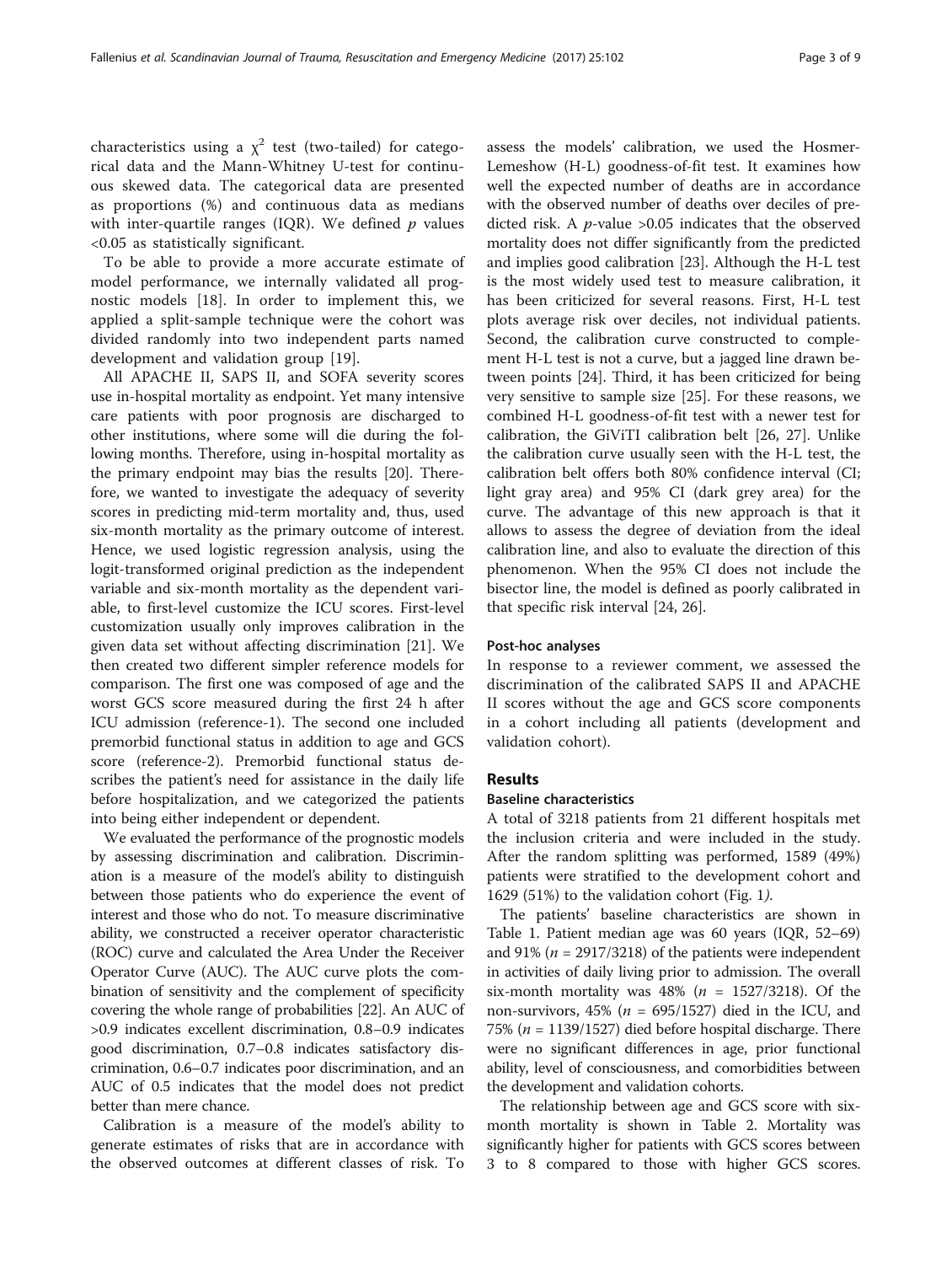|                               | All patients<br>$(n = 3218)$ | Development<br>$(n = 1589)$ | Validation<br>$(n = 1629)$ | $P$ -value* | Survivors<br>$(n = 1691)$ | Non-survivors<br>$(n = 1527)$ | P-valuet  |
|-------------------------------|------------------------------|-----------------------------|----------------------------|-------------|---------------------------|-------------------------------|-----------|
| Age, in years                 |                              |                             |                            |             |                           |                               |           |
| < 45                          | 416 (13)                     | 216 (14)                    | 200 (12)                   | 0.392       | 263 (16)                  | 153 (10)                      | < 0.001   |
| $45 - 75$                     | 2467 (77)                    | 1202 (75)                   | 1265 (78)                  |             | 1283 (76)                 | 1184 (78)                     |           |
| > 75                          | 335 (10)                     | 171(11)                     | 164(10)                    |             | 145(8)                    | 190 (12)                      |           |
| Level of care hospital        |                              |                             |                            |             |                           |                               |           |
| Secondary (Central)           | 866 (27)                     | 435 (27)                    | 431 (27)                   | 0.557       | 295 (17)                  | 571 (37)                      | < 0.001   |
| Tertiary (University)         | 2352 (73)                    | 1154 (73)                   | 1198 (73)                  |             | 1396 (83)                 | 956 (63)                      |           |
| Prior functional ability      |                              |                             |                            |             |                           |                               |           |
| Independent                   | 2917 (91)                    | 1435 (90)                   | 1482 (91)                  | 0.515       | 1578 (93)                 | 1339 (88)                     | < 0.001   |
| Dependent                     | 301 (9)                      | 154 (10)                    | 147(9)                     |             | 113(7)                    | 188 (12)                      |           |
| GCS                           |                              |                             |                            |             |                           |                               |           |
| $3$ to $8$                    | 1999 (62)                    | 992 (62)                    | 1007 (62)                  | 0.764       | 654 (39)                  | 1345 (88)                     | < 0.001   |
| 9 to 12                       | 485 (15)                     | 243 (15)                    | 242 (15)                   |             | 374 (22)                  | 111(7)                        |           |
| 13 to 15                      | 734 (23)                     | 354 (22)                    | 380 (23)                   |             | 663 (39)                  | 71(5)                         |           |
| <b>APACHE II</b>              | 23 (16, 28)                  | 23 (16, 28)                 | 22 (16, 28)                | 0.311       | 17 (12, 23)               | 27(23, 31)                    | < 0.001   |
| SAPS II                       | 47 (30, 57)                  | 47 (30, 58)                 | 46 (30, 57)                | 0.466       | 33 (23, 46)               | 56 (48, 63)                   | < 0.001   |
| <b>SOFA</b>                   | 7(4, 9)                      | 7(4, 9)                     | 7(4, 9)                    | 0.073       | 5(3, 8)                   | 8(6, 10)                      | < 0.001   |
| TISS-76‡                      |                              |                             |                            |             |                           |                               |           |
| Total score                   | 73 (44, 143)                 | 74 (44, 145)                | 72 (44, 141)               | 0.605       | 80 (44, 163)              | 68 (44, 122)                  | < 0.001   |
| Average score                 | 28 (23, 33)                  | 28 (23, 33)                 | 28 (22, 32)                | 0.055       | 26 (21, 31)               | 29 (24, 34)                   | < 0.001   |
| ICU admission characteristics |                              |                             |                            |             |                           |                               |           |
| Mechanical ventilation        | 2437 (76)                    | 1213 (76)                   | 1224 (75)                  | 0.428       | 1052 (62)                 | 1385 (91)                     | < 0.001   |
| Operative admission           | 1105 (34)                    | 564 (36)                    | 541 (33)                   | 0.173       | 677 (40)                  | 428 (28)                      | < 0.001   |
| Comorbidity                   | 303 (9)                      | 157 (10)                    | 146(9)                     | 0.373       | 125(7)                    | 178 (12)                      | < 0.001   |
| Length of stay, in days       |                              |                             |                            |             |                           |                               |           |
| ICU                           | 2(1, 4)                      | 2(1, 4)                     | 2(1,4)                     | 0.875       | 2(1, 5)                   | 1(1, 3)                       | < 0.001   |
| Hospital                      | 5(2, 12)                     | 5(2,12)                     | 5(2,12)                    | 0.502       | 8(4, 15)                  | 3(1, 7)                       | < 0.001   |
| Mortality                     |                              |                             |                            |             |                           |                               |           |
| ICU                           | 695 (22)                     | 345 (22)                    | 350 (22)                   | 0.876       | <b>NA</b>                 | 695 (46)                      | <b>NA</b> |
| Hospital                      | 1139 (35)                    | 559 (35)                    | 580 (36)                   | 0.801       | <b>NA</b>                 | 1139 (75)                     | <b>NA</b> |
| Six-month                     | 1527 (48)                    | 741 (47)                    | 786 (48)                   | 0.358       | <b>NA</b>                 | 1527 (100)                    | <b>NA</b> |

<span id="page-3-0"></span>Table 1 Patient baseline characteristics according to six-month outcome

Categorical variables are presented as n (%), all continuous variables were highly skewed and are therefore presented as median (IQR); APACHE II Acute Physiology And Chronic Health Evaluation II; GCS Glasgow Coma Scale; ICU intensive care unit; NA not available; SAPS II Simplified Acute Physiology Score II; SOFA Sequental Organ Failure Assessment; TISS-76 Therapeutic Intervention Scoring System 76. \*Between development and validation cohorts. †Between the survivors and non-survivors. ‡ TISS-76 score calculations were done once each calendar day. The total score refers to the sum of all TISS score calculations during the ICU stay. The average score refers to the mean daily score

Furthermore, the mortality rate rose dramatically with age (Table [2](#page-4-0)). The effect of age on mortality was most notable in patients with GCS scores between 9 and 12, as the mortality was only 8% for patients aged  $<$  40, but as high as 43% for patients aged ≥80.

#### Six-month mortality prediction

Both APACHE II and SAPS II-based customized models showed good discrimination with AUCs of 0.83 (95% CI, 0.81–0.85) and 0.84 (95% CI, 0.82–

0.86), respectively. Both reference models showed good discrimination with an AUC of 0.84 (95% CI, 0.82–0.86) for each. The reference models' AUCs did not differ significantly from the AUCs of APACHE II and SAPS II (compared to APACHE II ΔAUC +0.01, p for refenrece- $1 = 0.277$ , p for reference- $2 = 0.336$ ; compared to SAPS II, ΔAUC +0.00, p for reference-1 = 0.509, p for reference-2 = 0.466). The SOFAbased model showed significantly poorer performance compared to all other models, as its discrimination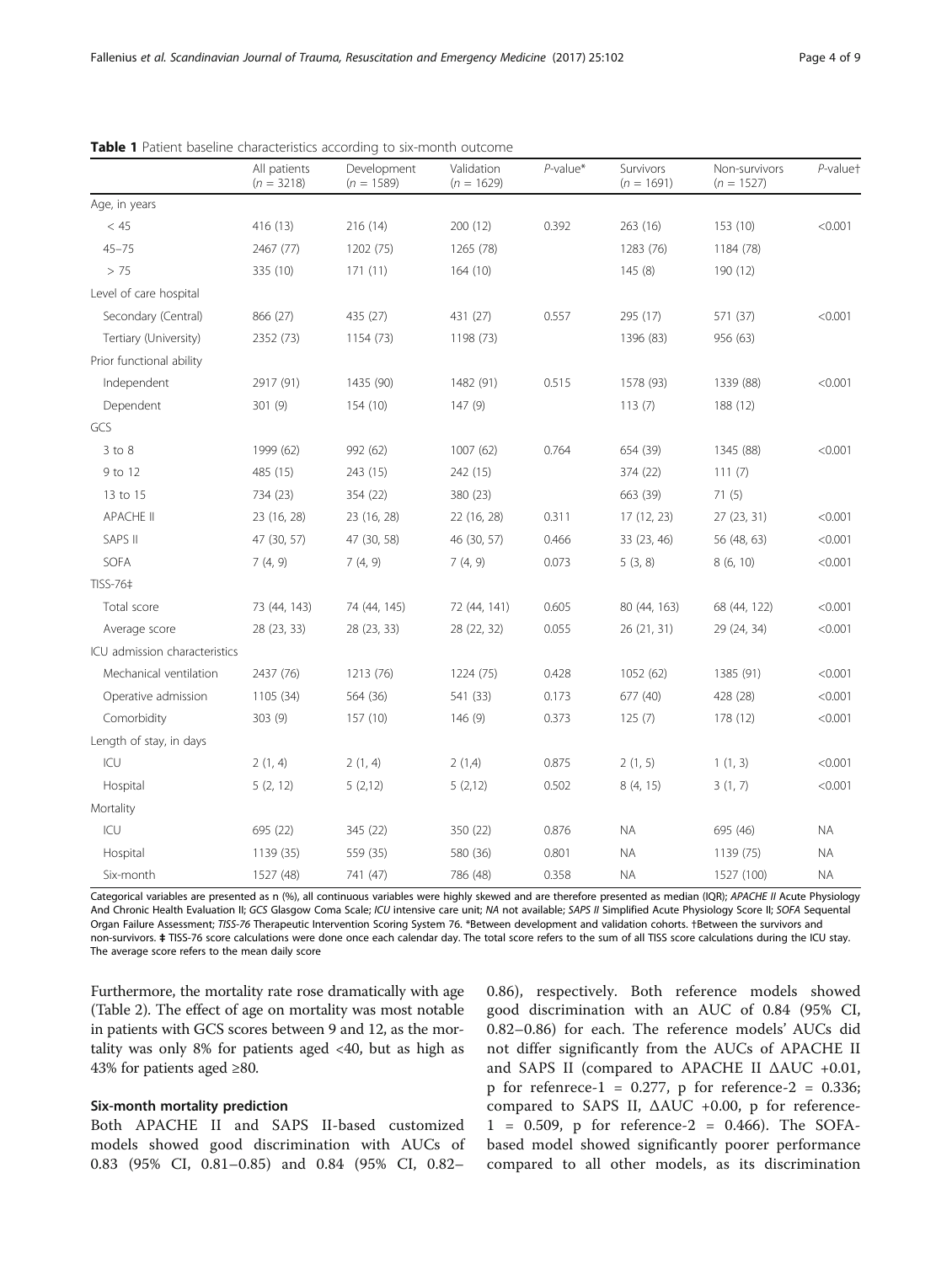| Mortality, % (absolute numbers) |                              |                            |                              |                             |  |  |  |
|---------------------------------|------------------------------|----------------------------|------------------------------|-----------------------------|--|--|--|
| Age, years                      | All patients<br>$(n = 3218)$ | GCS 3 to 8<br>$(n = 1999)$ | $GCS$ 9 to 12<br>$(n = 485)$ | GCS 13 to 15<br>$(n = 734)$ |  |  |  |
| $<$ 40                          | 34 (88/258)                  | 57 (83/146)                | 8(3/40)                      | 3(2/72)                     |  |  |  |
| 40 to 49                        | 41 (171/415)                 | 66 (155/235)               | 11 (6/56)                    | 8 (10/124)                  |  |  |  |
| 50 to 59                        | 47 (400/860)                 | 65 (360/557)               | 21 (26/126)                  | 8 (14/177)                  |  |  |  |
| 60 to 69                        | 47 (448/946)                 | 67 (397/589)               | 21 (32/151)                  | 9(19/206)                   |  |  |  |
| 70 to 79                        | 58 (350/607)                 | 75 (297/398)               | 39 (35/91)                   | 15 (18/118)                 |  |  |  |
| $\geq 80$                       | 53 (70/132)                  | 71 (53/74)                 | 43 (9/21)                    | 22(8/37)                    |  |  |  |

<span id="page-4-0"></span>Table 2 The relationship between age and Glasgow Coma Scale with six-month mortality

was only satisfactory with an AUC of 0.73 (95% CI, 0.71–0.76, compared to both reference models ΔAUC −0.11, p < 0.001) (Table 3).

The SAPS II-based model showed satisfactory calibration according to the H-L test with a  $p$ -value of 0.058. All other models showed poor calibration according to the H-L test with P-values <0.001. The GiViTI calibration belt showed poor calibration for all models as there were significant deviations from the bisector line for every model tested. The deviation from ideal calibration was towards observed mortality, and therefore all models underestimated six-month mortality (Fig. [2\)](#page-5-0).

In the post-hoc analyses the calibrated SAPS II and APACHE II scores without their age and GCS score components had an AUC of 0.76 (95% CI 0.74–0.77) and 0.74 (0.72–0.75), respectively.

Table 3 Scoring system performance for six-month mortality

| Performance        | Discrimination |            | Calibration |                   |  |  |  |
|--------------------|----------------|------------|-------------|-------------------|--|--|--|
| variable           | AUC.           | 95% CI     | H-I P-value | GiViTI<br>P-value |  |  |  |
| Development cohort |                |            |             |                   |  |  |  |
| <b>APACHE II</b>   | 0.86           | 0.84, 0.88 | 0.766       | <b>NA</b>         |  |  |  |
| <b>SAPS II</b>     | 0.86           | 0.84, 0.88 | 0.624       | NА                |  |  |  |
| <b>SOFA</b>        | 0.74           | 0.71, 0.76 | 0.001       | <b>NA</b>         |  |  |  |
| Reference *        | 0.85           | 0.83, 0.86 | 0.001       | <b>NA</b>         |  |  |  |
| Reference +        | 0.85           | 0.83, 0.87 | 0.001       | <b>NA</b>         |  |  |  |
| Validation cohort  |                |            |             |                   |  |  |  |
| <b>APACHE II</b>   | 0.83           | 0.81, 0.85 | < 0.001     | < 0.001           |  |  |  |
| <b>SAPS II</b>     | 0.84           | 0.82, 0.86 | 0.058       | 0.014             |  |  |  |
| <b>SOFA</b>        | 0.73           | 0.71, 0.76 | < 0.001     | < 0.001           |  |  |  |
| Reference *        | 0.84           | 0.82, 0.86 | < 0.001     | < 0.001           |  |  |  |
| Reference +        | 0.84           | 0.82, 0.86 | < 0.001     | 0.003             |  |  |  |

APACHE II Acute Physiology and Chronic Health Evaluation II; GCS Glasgow Coma Scale; ICU intensive care unit; NA not available; SAPS II Simplified Acute Physiology Score II; SOFA Sequential Organ Failure Assessment. \*Reference model including age and GCS. † Reference model including age, GCS and premorbid functional status

## **Discussion**

## Key findings

This is, by our knowledge, the largest study investigating the usefulness of common severity scores in predicting mid-term mortality in patients with spontaneous intracerebral hemorrhage treated in ICUs. Of the commonly used intensive care severity scores, both the APACHE II- and SAPS II-based models showed good discrimination, whereas SOFA displayed only satisfactory discrimination. In regard to calibration, only the SAPS II-based model showed satisfactory calibration whereas the other models showed poor calibration. In the post-hoc analyses, the discrimination of the SAPS II and APACHE II scores without their age and GCS score components markedly lowered their discriminative power. Thus, the main predictive ability of SAPS II and APACHE II in ICH patients comes from the strong predictive effect of age and the GCS score. This is strengthened by the study's main finding, which is that compared to a simple prognostic model, including only age and GCS score, the more complex ICU scores were of no additional prognostic value. It is not surprising that SOFA did not match the predictive performances of APACHE II and SAPS II (or the simple age and GCS score model) as SOFA was originally intended as a descriptive measure of organ failure and not as a predictive measure. Thus, for ICH patients treated in the ICU, there is nothing to favor the use of previous complex ICU scoring systems, as age and GCS alone adequately predict mortality. Furthermore, abstracting age and GCS score is much more time-efficient than abstracting the complex intensive care scoring systems.

Interestingly, adding pre-admission functional status to the reference model (including age and GCS) did not improve the prognostic performance. This is somewhat surprising, as a recent study showed pre-admission functional status to be a strong independent predictor of outcome in general ICU patients [\[28](#page-7-0)]. Our results might indicate that in ICH patients, the injury severity itself is more important in determining patient prognosis than pre-admission functional status. Yet, only 9% of included patients were dependent in daily functions prior to admission. Thus, the effect of this variable is probably underpowered, which probably explains why it did not add any predictive power. Furthermore, included patients that were dependent prior to admission probably represent a selected cohort that have been considered to have a reasonable prognosis and therefore admitted to the ICU, increasing the likelihood of a type II error. Thus, any foregone conclusions regarding the association between pre-admission functional status and outcome cannot be drawn from our study.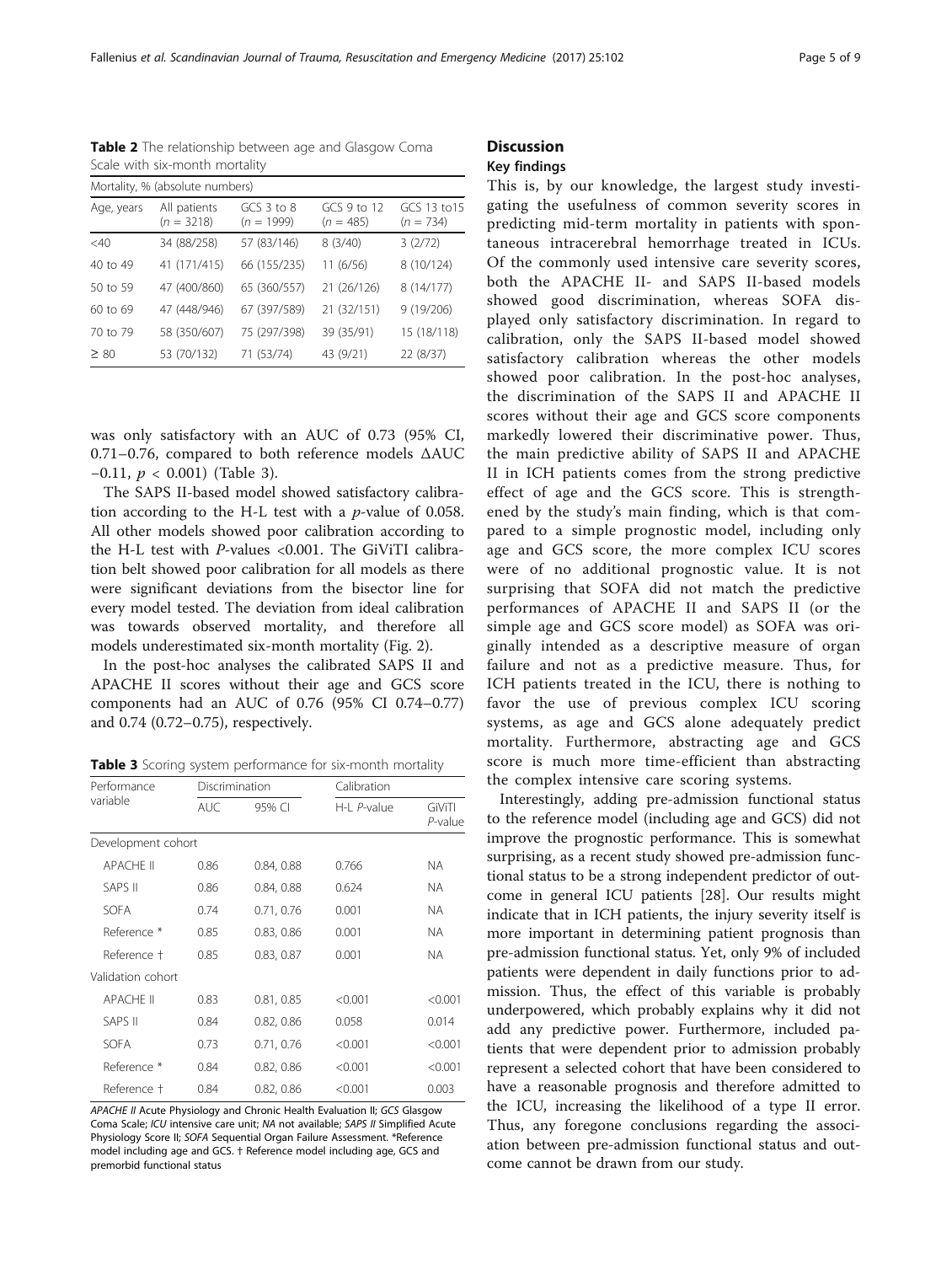Degree of the polynomial<br>GiViTI Cal. Test\_n.<0.00′  $\frac{8}{5}$  $\frac{a}{a}$  $\lambda$  $\frac{2}{2}$  $\leq$ Degree of the polynomia<br>GiViTI Cal. Test. p 0.014  $\frac{8}{2}$  $\mathbb{R}$  $\tilde{a}$ SOEA valid  $\epsilon$ Degree of the polynomial:<br>GiViTI Cal. Test, p <0.001  $\frac{8}{2}$ కి 5  $766$ <br>0.4 ř,  $\overline{a}$ Degree of the polynomial: 3<br>GiViTI Cal. Test, p <0.001  $\frac{8}{2}$ tality  $\frac{6}{2}$ bser  $\tilde{z}$  $\tilde{a}$  $\leq$ Degree of the polynomia<br>GiViTI Cal. Test, p 0.003  $\frac{8}{2}$  $\overline{a}$  $\overline{a}$ 

Fig. 2 GiViTI calibration belt. Reference [1](#page-7-0) refers to reference model including age and GCS. Reference [2](#page-7-0) refers to reference model including age, GCS and premorbid functional status. All figures show a significant deviation from the bisector line indicating poor calibration. The deviation from ideal calibration is towards observed mortality, and therefore all models underestimated six-month mortality

#### Comparison with previous studies

Clinical studies concerning the common intensive care severity scores in outcome prediction after ICH are limited, especially with regards to mid- or long-term mortality prediction. The results of our study are in concordance with previous studies. In a prospective study including 90 patients with acute stroke, Handshu et al. showed that the prognostic performance of GCS was almost equal to SAPS II in both 90-day (AUC 0.68, AUC 0.75 respectively) and 365-day mortality prediction (AUC 0.73, AUC 0.77 respectively) [[13\]](#page-7-0). However, the study included both hemorrhagic (54%,  $n = 49$ ) and ischemic stroke (46%,  $n = 41$ ) patients and, thus, the results may be biased, as these are two very different patient populations. Huang KB et al. showed in a retrospective single-center study, including 75 patients, that APACHE II, SAPS II and ICH score predicted 30-day mortality well in patients with primary pontine hemorrhage (AUC for APACHE II 0.92, AUC for SAPS II 0.89, AUC for ICH score 0.84) [\[29\]](#page-7-0). Yet similarly to our study, the discriminative power of the GCS score (AUC 0.88) did not differ substantially from these more complex scoring systems. Furthermore, as in our study, SAPS II displayed the best calibration ( $p = 0.682$ ). Patients with primary brain stem hemorrhage are, however, a specific group of stroke patients as their prognosis is significantly worse to other ICH patients. Additionally, in a large prospective study investigating the role of APACHE II in prediction of outcome after acute intracerebral hemorrhage, Huang Y et al. found the mortality prediction of APACHE II to correlate well with the observed outcome  $(r = 0.84, p < 0.001)$  [\[30](#page-7-0)]. The primary endpoint used was 3-month mortality, while we used six-month mortality as the primary outcome.

In this study, SOFA showed significantly poorer performance compared to the other models. This can be explained by the nature of the score itself. First, SOFA is an organ dysfunction score, originally designed to detect the degree of organ dysfunction instead of predicting outcome in critically ill patients. Second, the score is constructed of the level of dysfunction of six organ systems (cardiovascular, respiratory, hepatic, renal, coagulation, central nervous system) aiming to describe the degree of multi-organ failure which is common in sepsis, whereas ICH is more of a single organ problem, although multi-organ failure may occur [\[31](#page-8-0)]. In a large

**APACHE II valida** 

<span id="page-5-0"></span>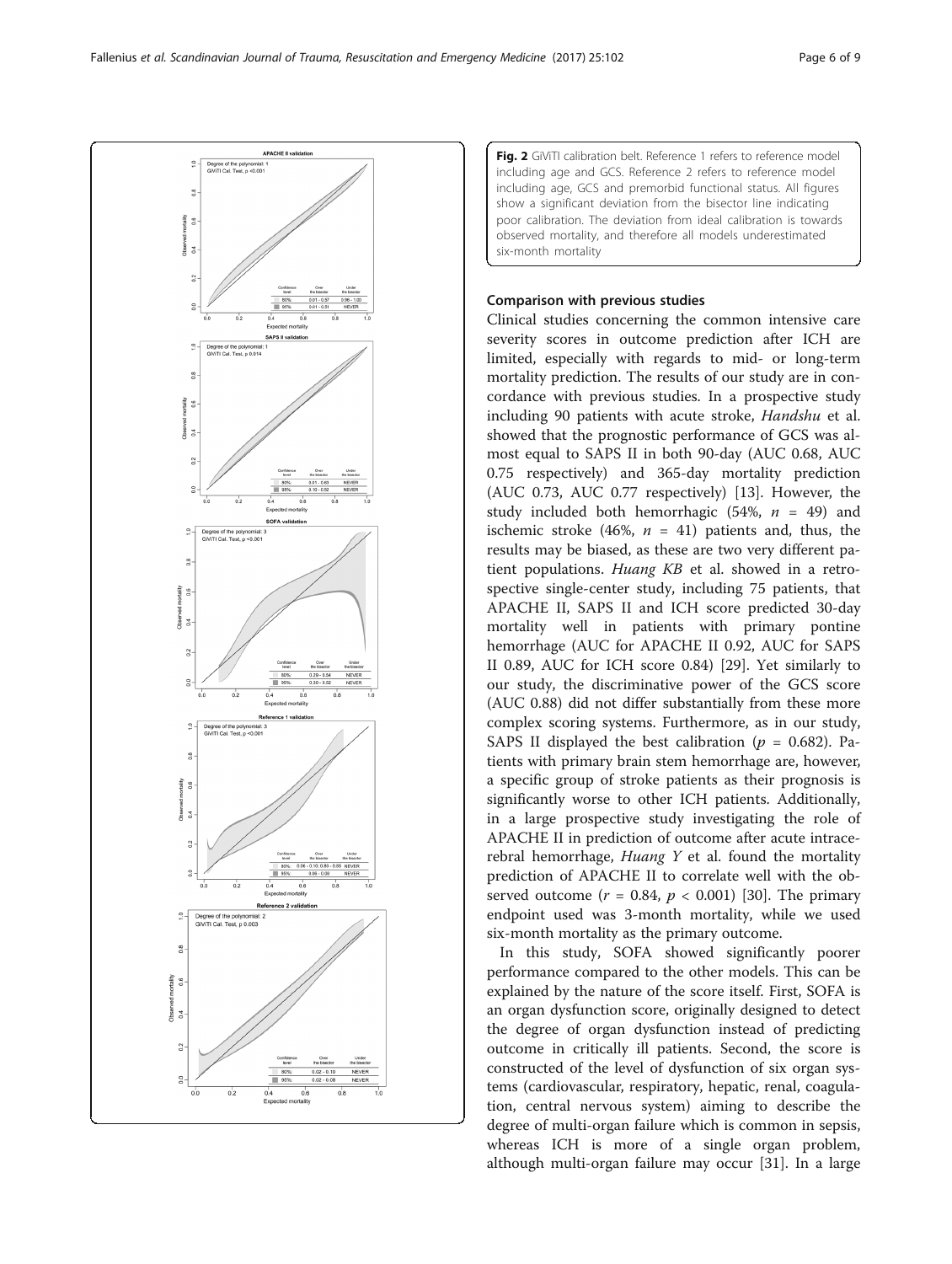retrospective study investigating causes of death after ICH, Zurasky et al. found that only 9% of the deaths were due to non-neurologic reasons whereas neurological condition was the cause of death in overwhelming majority [[32\]](#page-8-0). Also, SOFA does not consider patient age, which is a major prognostic factor in ICH patients.

Mortality in our sample is in line with previous studies, the six-month mortality being 48%. Huang KB et al. reported a 30-day mortality of 41% [\[29](#page-7-0)], whereas the three-month mortality was 40% in the study conducted by Huang Y et al. [[30\]](#page-7-0). However, the mortality in the study conducted by Handshu et al. was substantially higher compared to all others, as the 90-day mortality was as high as 59% and one-year mortality being 68% [\[13](#page-7-0)].

In summary, the discriminative performance of a simple prognostic model composed of only age and GCS was equivalent to that of the more complex intensive care severity scores in patients with spontaneous ICH treated in the ICU. Thus, in regard to discriminative power, the age and GCS score based model can replace the previous severity scores. Yet, all models showed relatively poor calibration in predicting six-month mortality. Thus, as the clinical utility of a predictive model is influenced by both its discrimination and calibration [[33](#page-8-0)] additional studies are necessary to improve the quality of predictive models used for quality assurance and research in intensive care for patients with spontaneous ICH. Furthermore, future studies should also take into account radiological parameters of the ICHs to improve the prognostic accuracy.

#### Strengths and limitations

The major strength of our study is its adequate power to detect an effect, as our sample size is large, consisting of 3218 patients and up to our knowledge the largest study of this type published so far. Also, the majority of all ICUs within one country were involved, which improves generalizability. An additional strength of the study is the high quality of the database used [\[16](#page-7-0)]. There are, however, some limitations to this study that deserve attention. First, as the study is retrospective in nature we are restricted to the data available in the database. The FICC database is not a specific neurological ICU-database and it does not include variables that may be of specific interest in ICH patients, such as radiological data or information regarding use of anticoagulation medication. Thus, we were unable to get data on measures of ICH radiological parameters such as hematoma volume, intraventricular hemorrhage, and ICH location. Therefore, we are unable to study the performance of radiological scores, such as the ICH score, which has

proved useful [\[34](#page-8-0)]. Second, as the management practices differ and ICU admission criteria are not equal, our findings may not be generally applicable to different healthcare systems in all cases.

#### Conclusion

APACHE II and SAPS II showed good discrimination, while SOFA only satisfactory discrimination for predicting six-month mortality in in ICH patients. Only the SAPS II-based prediction model showed satisfactory calibration, whereas the other models displayed poor calibration. The APACHE II and SAPS II scoring systems did not outperform a simpler model based on only age and GCS score. Thus, the use of previous common intensive care scoring systems is not warranted in ICH patients.

#### Abbreviations

APACHE II: Acute Physiology and Chronic Health Evaluation II; AUC: area under the receiver operator curve; CI: confidence interval; FICC: Finnish Intensive Care Consortium; GCS: Glasgow Coma Scale; GiViTI: Italian Group for the Evaluation of Intervention in Intensive Care Medicine; H-L test: Hosmer-Lemeshow goodness-of-fit test; ICH: intracerebral hemorrhage; ICU: intensive care unit; IQR: inter-quartile range; ROC: receiver operator characteristic curve; SAPS II: Simplified Acute Physiology Score II; SOFA: Sequential Organ Failure Assessment; TBI: traumatic brain injury

#### Acknowledgments

Not applicable.

#### Funding

This study was funded with grants from Helsinki University (three-year project grant: H3702 73,702,705) and Helsinki University Hospital (state funding: VTR-TYH2014221). MK has received personal research grants from Finska Läkaresällskapet. RR has received personal research grants from Svenska Kulturfonden, Medicinska Understödsföreningen Liv and Hälsa, Finska Läkaresällskapet, Maud Kuistilan Säätiö, Eemil Aaltosen Säätiö, Ella and Georg Ehrnroothin Säätiö, Suomalais-Norjalainen Lääketieteen Säätiö, Suomen Lääketieteen Säätiö, and Maire Taposen Säätiö. The funders had no role in the study design, data collection and analysis, decision to publish, or preparation of the manuscript.

#### Availability of data and materials

Due to the sensitive nature of the datasets used during the study, data will not be freely shared. It is possible to apply for data from the Finnish Intensive Care Consortium.

#### Authors' contributions

RR, MS, SB, MR designed the study. MF and RR collected the data. MF conducted the statistical analyses with the help of RR and MS. All authors participated in the interpretation and analysis of the results. All authors contributed to the writing and editing of the paper.

#### Ethics approval and consent to participate

The ethics committee of Finnish National Institute for Health and Welfare (Dnro THL/1543/5.05.01/2014) approved the study and waived the need for written consent in May 2014.

#### Consent for publication

Not applicable.

#### Competing interests

The authors declare no conflict of interest.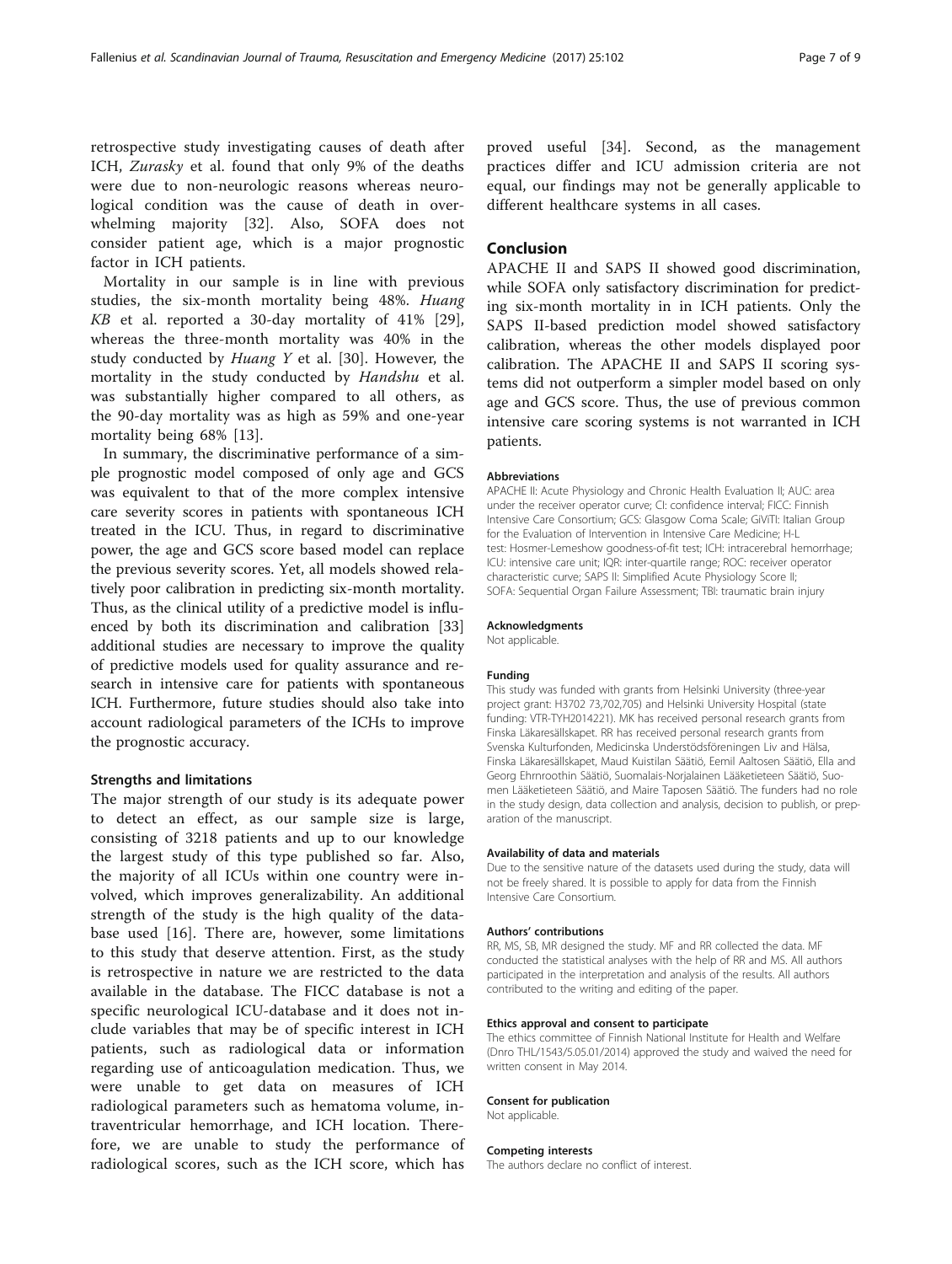### <span id="page-7-0"></span>Publisher's Note

Springer Nature remains neutral with regard to jurisdictional claims in published maps and institutional affiliations.

#### Author details

<sup>1</sup> Division of Intensive Care, Department of Anesthesiology, Intensive Care and Pain Medicine, University of Helsinki and Helsinki University Hospital, Helsinki, Finland. <sup>2</sup> Australian and New Zealand Intensive Care Research Centre, School of Public Health and Preventive Medicine, Monash University, Melbourne, Australia. <sup>3</sup>Department of Intensive Care, North Karelia Central Hospital, Joensuu, Finland. <sup>4</sup>Department of Anesthesiology and Intensive Care, Kuopio University Hospital, Kuopio, Finland. <sup>5</sup>Department of Neurosurgery, University of Helsinki and Helsinki University Hospital, Helsinki, Finland.

#### Received: 3 July 2017 Accepted: 13 October 2017 Published online: 25 October 2017

#### References

- 1. Flaherty ML, Haverbusch M, Sekar P, Kissela B, Kleindorfer D, Moomaw CJ, et al. Long-term mortality after intracerebral hemorrhage. Neurology [Internet]. 2006 [cited 2017 Sep 12];66:1182–6. Available from: [http://www.ncbi.nlm.](http://www.ncbi.nlm.nih.gov/pubmed/16636234) [nih.gov/pubmed/16636234](http://www.ncbi.nlm.nih.gov/pubmed/16636234).
- 2. Fogelholm R, Murros K, Rissanen A, Avikainen S. Long term survival after primary intracerebral haemorrhage: a retrospective population based study. J. Neurol. Neurosurg. Psychiatry [Internet]. 2005 [cited 2017 Sep 12];76:1534– 8. Available from: [http://www.ncbi.nlm.nih.gov/pubmed/16227546.](http://www.ncbi.nlm.nih.gov/pubmed/16227546)
- Weimar C, Weber C, Wagner M, Busse O, Haberl RL, Lauterbach KW, et al. Management patterns and health care use after intracerebral hemorrhage. a cost-of-illness study from a societal perspective in Germany. Cerebrovasc. Dis. [Internet]. 2003 [cited 2017 Sep 12];15:29–36. Available from: [http://](http://www.ncbi.nlm.nih.gov/pubmed/12499708) [www.ncbi.nlm.nih.gov/pubmed/12499708.](http://www.ncbi.nlm.nih.gov/pubmed/12499708)
- 4. Zahuranec DB, Lisabeth LD, Sánchez BN, Smith MA, Brown DL, Garcia NM, et al. Intracerebral hemorrhage mortality is not changing despite declining incidence. Neurology [Internet]. American Academy of Neurology; 2014 [cited 2017 Sep 12];82:2180–6. Available from: [http://www.ncbi.nlm.nih.gov/](http://www.ncbi.nlm.nih.gov/pubmed/24838789) [pubmed/24838789.](http://www.ncbi.nlm.nih.gov/pubmed/24838789)
- .<br>5. van Asch CJ, Luitse MJ, Rinkel GJ, van der Tweel I, Algra A, Klijn CJ. Incidence, case fatality, and functional outcome of intracerebral haemorrhage over time, according to age, sex, and ethnic origin: a systematic review and meta-analysis. Lancet Neurol. [Internet]. 2010 [cited 2017 Sep 12];9:167–176. Available from: [http://www.ncbi.nlm.nih.gov/](http://www.ncbi.nlm.nih.gov/pubmed/20056489) [pubmed/20056489.](http://www.ncbi.nlm.nih.gov/pubmed/20056489)
- Hemphill JC, Greenberg SM, Anderson CS, Becker K, Bendok BR, Cushman M, et al. Guidelines for the Management of Spontaneous Intracerebral Hemorrhage. Stroke [Internet]. 2015 [cited 2017 Sep 12]; Available from: [http://stroke.ahajournals.org/content/early/2015/05/28/STR.](http://stroke.ahajournals.org/content/early/2015/05/28/STR.0000000000000069) [0000000000000069](http://stroke.ahajournals.org/content/early/2015/05/28/STR.0000000000000069)
- 7. Maas AIR, Murray GD, Roozenbeek B, Lingsma HF, Butcher I, McHugh GS, et al. Advancing care for traumatic brain injury: findings from the IMPACT studies and perspectives on future research. Lancet Neurol. 2013;
- 8. Knaus WA, Draper EA, Wagner DP, Zimmerman JEAPACHEII. A severity of disease classification system. Crit Care Med. 1985;13:818–29.
- 9. Le Gall J-R, Lemeshow S, Saulnier F. Simplified acute physiology score ( SAPS II ) based on a European / north American multicenter study. JAMA. 1993;270:2957–63.
- 10. Vincent JL, Moreno R, Takala J, Willatts S, De Mendonça A, Bruining H, et al. The SOFA (Sepsis-related Organ Failure Assessment) score to describe organ dysfunction/failure. On behalf of the Working Group on Sepsis-Related Problems of the European Society of Intensive Care Medicine. Intensive Care Med. [Internet]. 1996 [cited 2017 Sep 12];22:707–710. Available from: <http://www.ncbi.nlm.nih.gov/pubmed/8844239>.
- 11. Pettilä V, Pettilä M, Sarna S, Voutilainen P, Takkunen O. Comparison of multiple organ dysfunction scores in the prediction of hospital mortality in the critically ill. Crit. Care Med. [Internet]. 2002 [cited 2017 Sep 12];30:1705– 1711. Available from:<http://www.ncbi.nlm.nih.gov/pubmed/12163780>
- 12. Radholm K, Arima H, Lindley RI, Wang J, Tzourio C, Robinson T, et al. Older age is a strong predictor for poor outcome in intracerebral haemorrhage: the INTERACT2 study. Age Ageing [Internet]. 2015 [cited 2017 Sep 12];44: 422–427. Available from:<http://www.ncbi.nlm.nih.gov/pubmed/25497513>.
- 13. Handschu R, Haslbeck M, Hartmann A, Fellgiebel A, Kolominsky-Rabas P, Schneider D, et al. Mortality prediction in critical care for acute stroke: Severity of illness–score or coma–scale? J. Neurol. [Internet]. 2005 [cited 2017 Sep 12];252:1249–1254. Available from: [http://www.ncbi.nlm.nih.gov/](http://www.ncbi.nlm.nih.gov/pubmed/15917980) [pubmed/15917980.](http://www.ncbi.nlm.nih.gov/pubmed/15917980)
- 14. Raj R, Skrifvars M, Bendel S, Selander T, Kivisaari R, Siironen J, et al. Predicting six-month mortality of patients with traumatic brain injury: usefulness of common intensive care severity scores. Crit. Care [Internet]. 2014 [cited 2017 Sep 12];18:R60. Available from: [http://www.ncbi.nlm.nih.](http://www.ncbi.nlm.nih.gov/pubmed/24708781) [gov/pubmed/24708781](http://www.ncbi.nlm.nih.gov/pubmed/24708781).
- 15. Raj R, Bendel S, Reinikainen M, Hoppu S, Luoto T, Ala-Kokko T, et al. Traumatic brain injury patient volume and mortality in neurosurgical intensive care units: a Finnish nationwide study. Scand. J. Trauma, Resusc. 2016:24.
- 16. Reinikainen M, Mussalo P, Hovilehto S, Uusaro A, Varpula T, Kari A, et al. Association of automated data collection and data completeness with outcomes of intensive care. A new customised model for outcome prediction. Acta Anaesthesiol. Scand. [Internet]. 2012 [cited 2017 mar 1];56: 1114–1122. Available from:<http://www.ncbi.nlm.nih.gov/pubmed/22384799>.
- 17. Raj R, Skrifvars MB, Bendel S, Selander T, Kivisaari R, Siironen J, et al. Predicting six-month mortality of patients with traumatic brain injury: usefulness of common intensive care severity scores. Crit Care. 2014;18
- 18. Steyerberg EW, Harrell FE, Borsboom GJ, Eijkemans MJ, Vergouwe Y, Habbema JD. Internal validation of predictive models: efficiency of some procedures for logistic regression analysis. J. Clin. Epidemiol. [Internet]. 2001 [cited 2017 Sep 12];54:774–781. Available from: [http://www.ncbi.nlm.nih.](http://www.ncbi.nlm.nih.gov/pubmed/11470385) [gov/pubmed/11470385](http://www.ncbi.nlm.nih.gov/pubmed/11470385).
- 19. Picard RR, Berk KN. Data Splitting. Am. Stat. [Internet]. Taylor & Francis, Ltd. American Statistical Association; 1990 [cited 2017 Sep 12];44:140. Available from:<http://www.jstor.org/stable/2684155?origin=crossref>
- 20. Kahn JM, Kramer AA, Rubenfeld GD. Transferring Critically Ill Patients Out of Hospital Improves the Standardized Mortality Ratio. Chest [Internet]. 2007 [cited 2017 Sep 12];131:68–75. Available from: [http://www.ncbi.nlm.nih.gov/](http://www.ncbi.nlm.nih.gov/pubmed/17218558) [pubmed/17218558](http://www.ncbi.nlm.nih.gov/pubmed/17218558)
- 21. Moreno R, Apolone G. Impact of different customization strategies in the performance of a general severity score. Crit. Care Med. [Internet]. 1997 [cited 2017 Sep 12];25:2001–2008. Available from: [http://www.ncbi.nlm.nih.](http://www.ncbi.nlm.nih.gov/pubmed/9403750) [gov/pubmed/9403750](http://www.ncbi.nlm.nih.gov/pubmed/9403750)
- 22. Hanley JA, McNeil BJ. The meaning and use of the area under a receiver operating characteristic (ROC) curve. Radiology [Internet]. 1982 [cited 2017 Sep 12];143:29–36. Available from: [http://www.ncbi.nlm.nih.](http://www.ncbi.nlm.nih.gov/pubmed/7063747) [gov/pubmed/7063747](http://www.ncbi.nlm.nih.gov/pubmed/7063747)
- 23. Hosmer DW, Lemeshow S, Sturdivant RX. Applied logistic regression.
- 24. Serrano N. Calibration strategies to validate predictive models: is new always better? Intensive Care Med. [Internet]. 2012 [cited 2017 Sep 12];38: 1246–1248. Available from:<http://www.ncbi.nlm.nih.gov/pubmed/22584794>.
- 25. Kramer AA, Zimmerman JE. Assessing the calibration of mortality benchmarks in critical care: The Hosmer-Lemeshow test revisited\*. Crit. Care Med. [Internet]. 2007 [cited 2017 Sep 12];35:2052–2056. Available from: [http://www.ncbi.nlm.nih.gov/pubmed/17568333.](http://www.ncbi.nlm.nih.gov/pubmed/17568333)
- 26. Finazzi S, Poole D, Luciani D, Cogo PE, Bertolini G. Calibration Belt for Quality-of-Care Assessment Based on Dichotomous Outcomes. Gravenor M, editor. PLoS One [Internet]. 2011 [cited 2017 Sep 12];6:e16110. Available from:<http://www.ncbi.nlm.nih.gov/pubmed/21373178>
- 27. Nattino G, Finazzi S, Bertolini G. A new test and graphical tool to assess the goodness of fit of logistic regression models. Stat. Med. [Internet]. 2016 [cited 2017 Sep 12];35:709–720. Available from: [http://www.ncbi.nlm.nih.](http://www.ncbi.nlm.nih.gov/pubmed/26439593) [gov/pubmed/26439593](http://www.ncbi.nlm.nih.gov/pubmed/26439593)
- 28. Krinsley JS, Wasser T, Kang G, Bagshaw SM. Pre-admission functional status impacts the performance of the APACHE IV model of mortality prediction in critically ill patients. Crit. Care [Internet]. BioMed Central; 2017 [cited 2017 Sep 12];21:110. Available from: [http://ccforum.biomedcentral.com/articles/](http://ccforum.biomedcentral.com/articles/10.1186/s13054-017-1688-z) [10.1186/s13054-017-1688-z](http://ccforum.biomedcentral.com/articles/10.1186/s13054-017-1688-z)
- 29. Huang K-B, Ji Z, Wu Y-M, Wang S-N, Lin Z-Z, Pan S-Y. The prediction of 30 day mortality in patients with primary pontine hemorrhage: a scoring system comparison. Eur. J. Neurol. [Internet]. 2012 [cited 2017 Sep 12];19: 1245–1250. Available from:<http://www.ncbi.nlm.nih.gov/pubmed/22524995>.
- 30. Huang Y, Chen J, Zhong S, Yuan J. Role of APACHE II scoring system in the prediction of severity and outcome of acute intracerebral hemorrhage. Int. J. Neurosci. [Internet]. 2016 [cited 2017 Sep 12];126:1020–1024. Available from:<http://www.ncbi.nlm.nih.gov/pubmed/26393395>